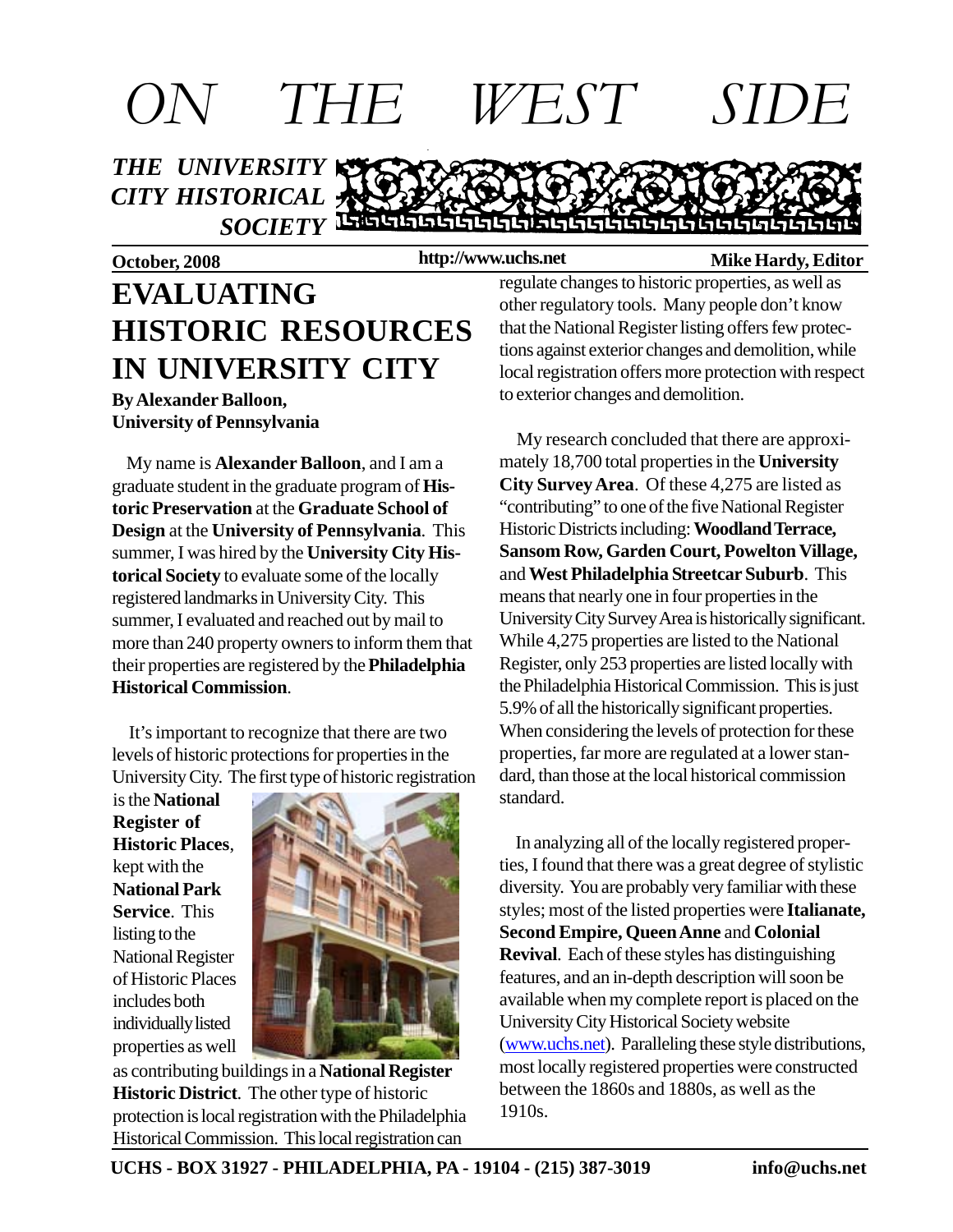My report also analyzed patterns of zoning and ownership with respect to these properties. Of registered properties, 56% were non-owner



occupied (rentals). 44% of properties were owneroccupied. In addition, 60% of properties were zoned for multi-family use, and 22% were zoned for single-family. These characteristics can have important implications when considering available incen-

> **Building Condition** Poor<br>3% Good

tives as well as ownership/stewardship challenges. More information about this will available in the full report.

This study also

evaluated the condition of each locally registered property. Properties were evaluated with respect to the condition of exterior masonry, paint, wood, and metal. Each property was classified as good, marginal, and poor with respect to these core condition areas. This report found that 78% of properties were in good condition, 19% were in marginal condition, and only 3% were in poor condition. This is good news for the condition of these historic resources.

 In considering all of these areas of evaluation, I put forth recommendations to make the best uses of each of these assessments. These included aligning incentives, promoting educational activities, and using programs that promise to be most effective in the diverse area of University City. The full recommendations will be available online or in the complete report.

 Letters were sent to more than 240 property owners of historic properties, informing each that their property was locally listed. In addition to this report, a searchable database will be added to the website, showing the property, date of construction,

style, and photo to help publicize the historic resources of University City.

 Looking back on this entire summer project, the locally registered historic properties are in good condition. There are specific challenges with regard to ownership and incentives that can be best used in University City. Members may receive a free copy of the complete report by contacting **UCHS** by phone, mail or email.

| <b>Available Incentives</b>                         | Residential | Commercial |   | Rental | Munty-Farmily |
|-----------------------------------------------------|-------------|------------|---|--------|---------------|
| Philadelphia Housing Development                    |             |            |   |        |               |
| Corporation Weatherization Program                  | ۰           |            | ۰ | ٥      |               |
| Keystone Renovate & Repair Low Interest Loan        |             |            |   |        |               |
| Program                                             | ۰           |            |   |        |               |
| City of Philadelphia Property Tax Abatement         |             |            |   |        |               |
| on improvements                                     | ۰           | ۰          | o | ۰      |               |
| <b>Federal Rehabilitation Investment Tax Credit</b> |             |            |   |        |               |
| 10-20% of Improvements                              | ۰           | ۰          |   | ۰      |               |
| Preservation Alliance Historic Properties           |             |            |   |        |               |
| <b>Repair Program</b>                               |             |            |   |        |               |

## **BOARD ELECTIONS**

If you are a regular member of **UCHS**, you will find a ballot for this year's slate of candidates for the **Board of Governors of UCHS**.

 Among these are returning for another 3-year term are Board Members, **Belynda Stewart, 4812 Springfield Avenue; Helma Weeks, 3623 Pearl Street** and **Moe Phillips, 4505 Regent Street**.

 Nominated as new members are **Richard Dretsch** of **4618 Hazel Avenue** and **Lee J. Garner** of **4516 Chester Avenue**. Dretsch is an employee of the **National Park Service** and is a former board member. He has resided in University City for 20 years and enjoys abstract painting, architectural renderings and short story writing. Lee Garner is a self-employed electrician and judges in the **Philadelphia Flower Show**. He has lived in University City for 33 years and enjoys growing cactus, skiing, folk dancing and biking.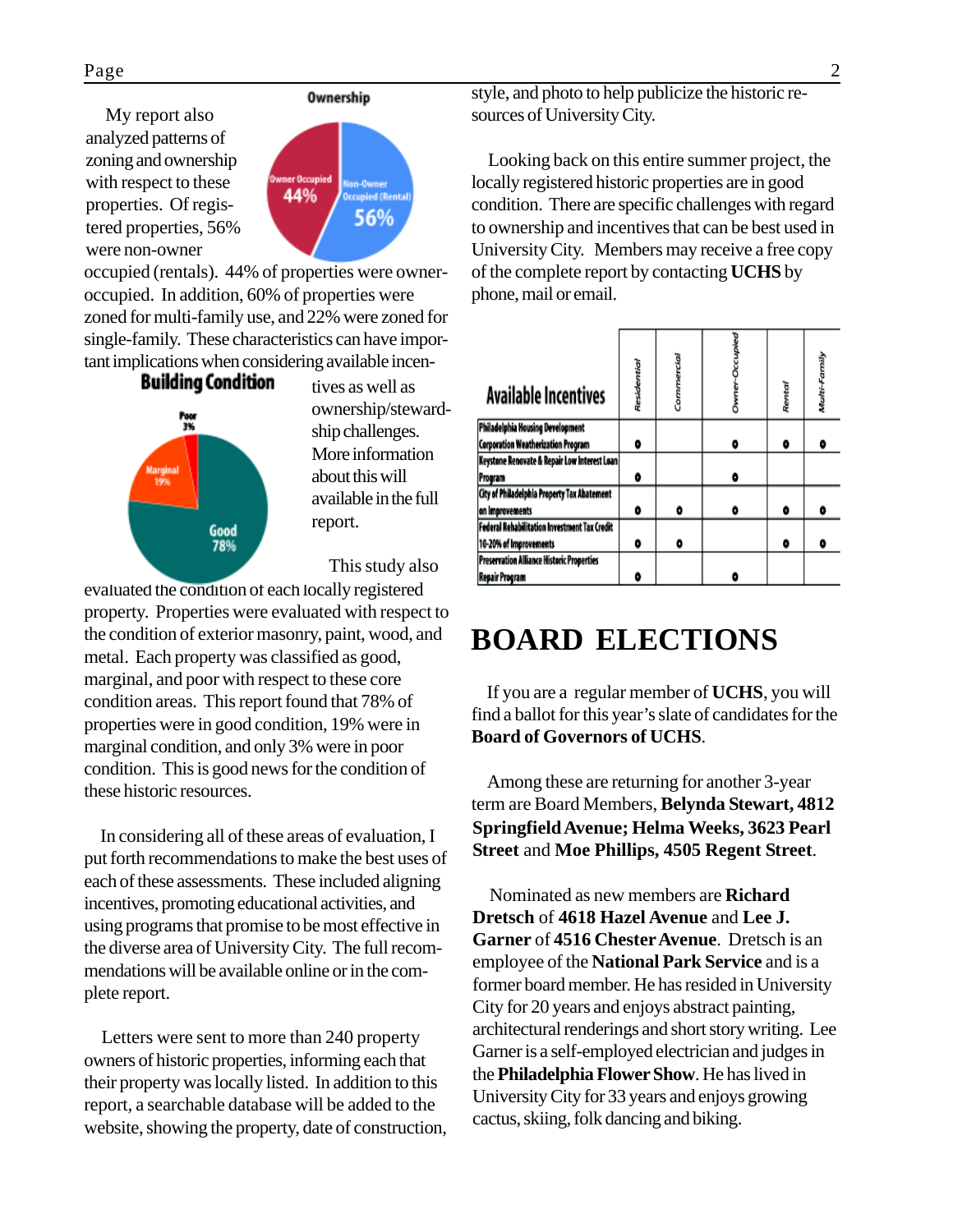## **FALL**

# **PLANT**

### **SALE**



Saturday, Oct. 18th, 10 am to 2 pm, **Historic Bartram's Garden**, **54th Street and Lindbergh Boulevard,** 19143, (215) 729-5281, easily assessable from the **Route 36** trolley

 It's not too late to plant! Mark your calendars for the **Bartram's Garden Fall Plant Sale** with an exciting variety of native specimens. Go to www.bartramsgarden.org to see the list of plants, including some that have been propagated at the Garden. Limited quantities; come early for best selection and stay for the **DaVinci Art Alliance** hands-on workshops.

### **THE TREE IN ART:** *Material, Motif, Metaphor* **DaVinci Art Alliance at Bartram's Garden:**

Fri., Oct. 17, 5:00-8:00 pm, Public Opening Sat. & Sun., Oct. 18-19, 10-4 pm, Exhibit Open, Workshops Offered

This new multimedia exhibition from the DaVinci Art Alliance draws its inspiration from trees. Weekend includes curator's tours for adults and children and hands-on art workshops for all ages. Workshop schedule, pre-registration required.

Sat., Oct. 18, 10-noon & Sun., Oct. 19, 11am-1pm **Mosaics** with **Liz Nicklus**, a 2 day workshop Sat., Oct. 18, noon-2 pm **Pisanki** (Polish egg decorating with wax) with **Felicia Dvornicky** Sun., Oct. 19, 1:30-3:30 pm **Sculpture** with **Ted Warchal**

Sat., Oct. 18, 2:30 pm **Curator's Tour** of the exhibition



# **GIFTS TO THE STREETS**

 Before the light of fall fades, it's time to survey your neighborhood – be it **Cedar Park, Garden Court, Powelton, Spruce Hill** or **Walnut Hill** or others in between– to check out examples of historically sensitive repairs and restorations, new or in-process, including multicolored paint schemes and recommend them for a commendation and thanks from **UCHS** for these **"Gifts to the Streets"** for all of us.

 The same goes for new greening and gardening efforts which will receive letters of commendation for UCHS for **"Green Gifts to the Streets"** as well.

 Just give us the property address and we will find those responsible for the kudos who will also received complementary memberships in UCHS and invitations to our **Annual Valentine's Awards Tea** in February.

## **NEW UCHS MUG**

 **UCHS** has just commissioned a newly minted mug bearing an architectural rendering by **Sylvia Barkan** of the c. 1903 white marble mansion at **4801 Springfield Avenue** built for **Hanson H. Haines** to the designs of **Charles Balderston,** architect. Now known as **"The Castle"** and the home of **Ellie and Nick Cernansky**, its maroon outline wraps around a white coffee mug. Delivered orders are available using the form on the back..